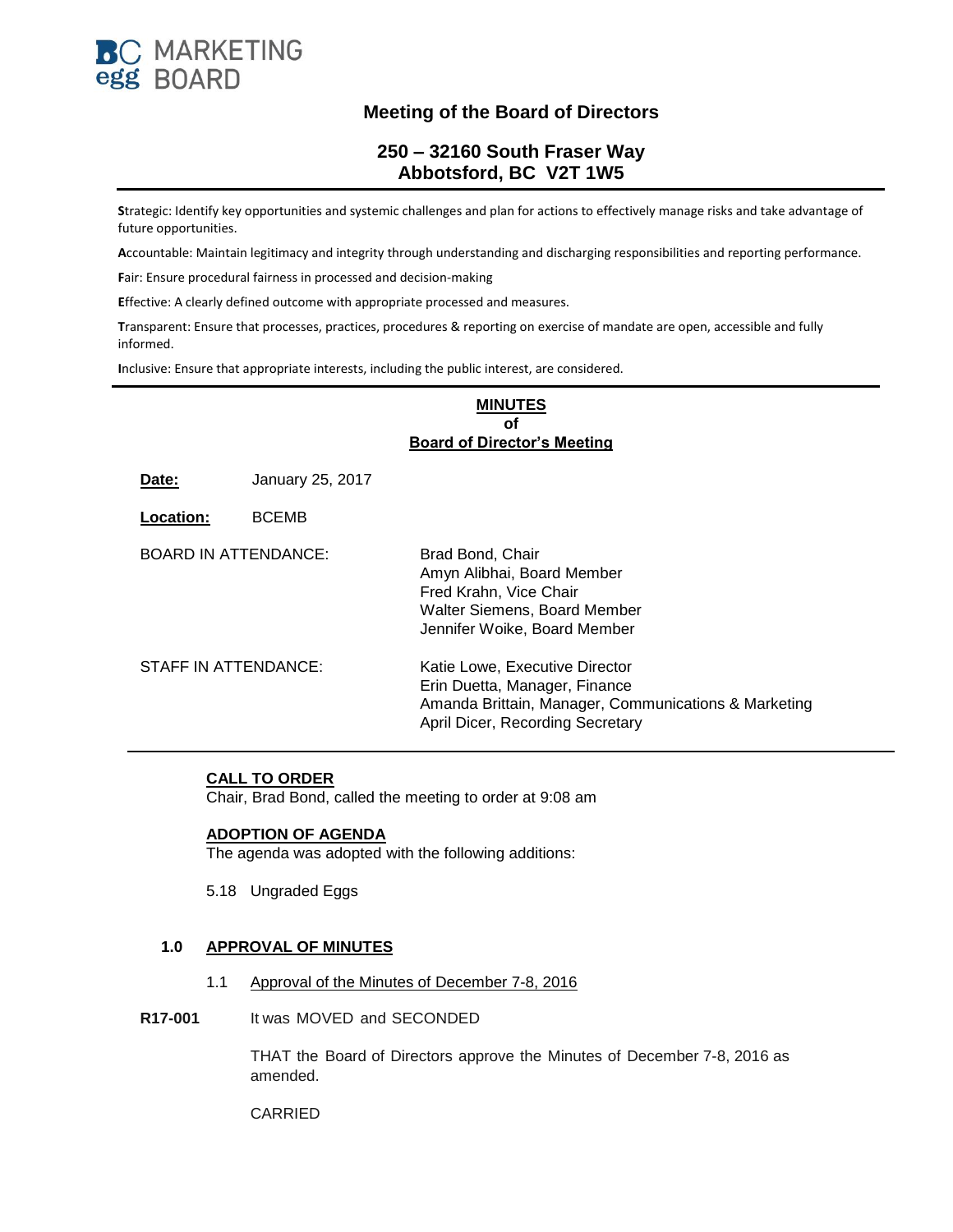# **2.0 BUSINESS ARISING/ACTION LIST REVIEW**

2.1 Board Calendar The Board calendar was presented for information.

2.2 Action Items

The action item document was reviewed for information.

2.2a Spent Hens Contract

The Spent Hens contract between BC Egg and **has expired and staff has expired and staff has** been reviewing the verbiage with BCEMB's lawyer. has amended the contract to include the supplemental agreement regarding liability, as per the lawyer's recommendations. After legal has responded to Management regarding Section E (Liability), management would like to sign the updated contract and schedule a meeting in September 2017 to start discussions again around a premium for specialty product.

### **R17-002** It was MOVED and SECONDED

THAT the Board of Directors approve that BC Egg Marketing Board sign the Spent Hens Contract for the duration of one year.

CARRIED

#### 2.2b Grader Audit

and **are challenging the validity of the items requested be audited by** Deloitte on behalf of BC Egg. Management is in the process of contacting the grading stations regarding the confusion on the information to be requested and, in the meantime, would like to send documentation to legal for review and to offer an opinion on BCEMB's auditing authority.

**Action:** Draft letter to Graders regarding audit process and financial statements.

#### 2.2c Specialty COP

The Western Provinces met with **on December 19, 2016** to discuss the Specialty COP that Serecon has been contracted to conduct. In attendance were producers and Board members as well as staff from each of the Western Provinces. The study will determine a COP based on a cost to produce caged white plus a differential for the increased costs of the specialty production type. At this time, the Western Provinces are still on track to have a specialty pricing model spring 2017.

The group will meet to discuss proposal and information required, then will meet one on one with the producers.

of interesting at 10:00 am joined the meeting at 10:00 am

#### 4.1 Appeal Presentation

has appealed the decision of the BCEMB to withdraw with 6% MGA. During the pre-hearing conference call, expressed an interest in coming in to speak to the Board regarding this issue. The Appeal was adjourned until after the January 25, 2017 Board meeting where **would be invited to plead his case to the Board.** 

Though **challenged the Board with their decision on withdrawing the 6% TMG and suspending** the leasing program, his main concern lay with the cloudy messaging of the decision. From this discussion it was agreed that it would be helpful if the Board provided more detail on decisions they make when distributing information. It was decided that FIRB's SAFETI analysis will be applied when sending out the decision messaging to improve engagement with producers.

left the meeting at 10:45am.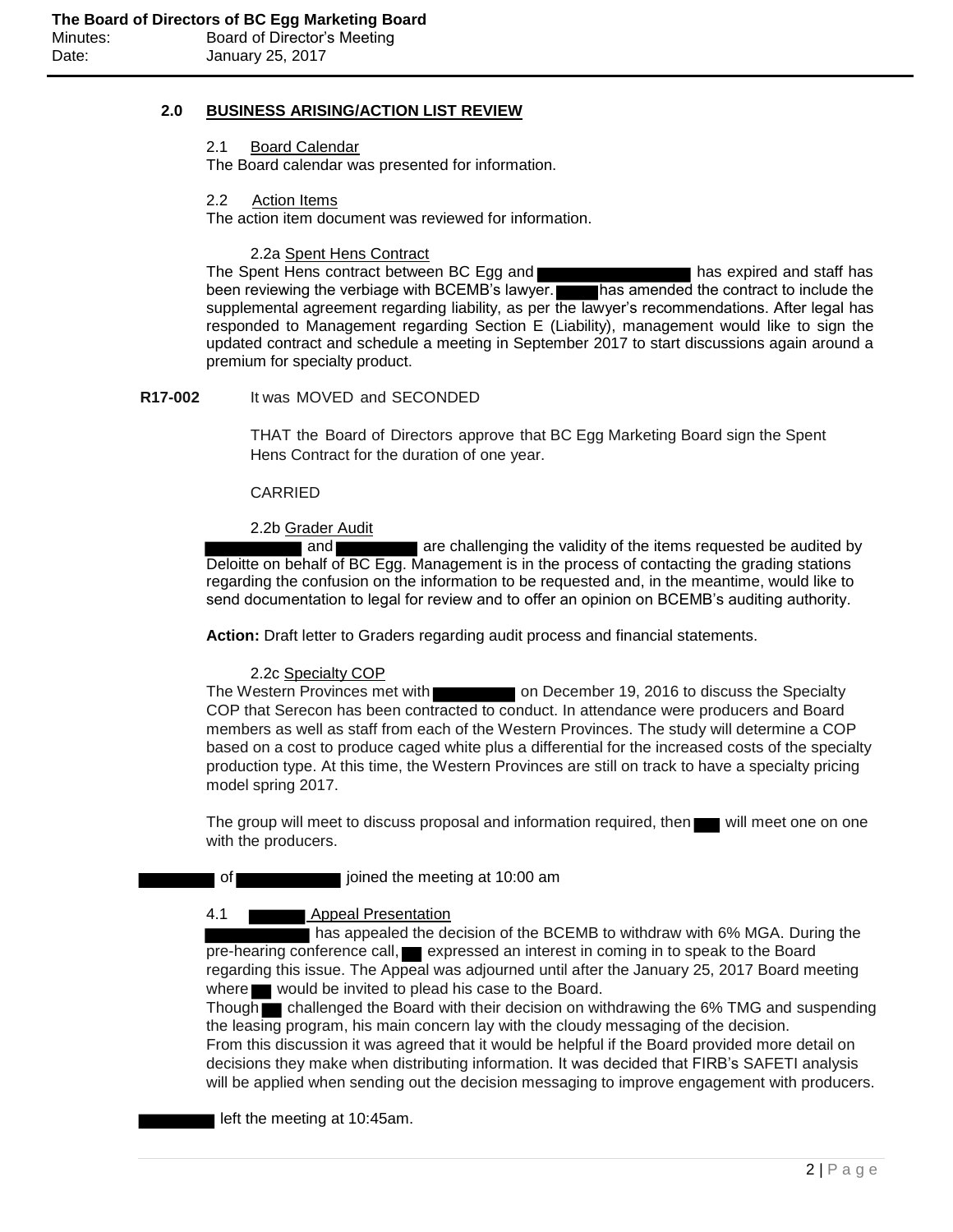**Action:** will write a letter to producers to express the Board's willingness to have any producer attend a board meeting as a delegate.

3.4 Preliminary COP

After some discussion on Manitoba's decision to increase 5 cents as opposed to the agreed upon 6 cents, BC increased to 6 cents.

The Board did discuss their concern over the timeline for decision-making and EIAC involvement. These concerns will be brought up with the EIAC.

#### **R17-003** It was MOVED and SECONDED

THAT the Board of Directors approve that BC Egg Marketing Board increase pricing to 6 cents for all grade A eggs, except peewee, as of January 29, 2017 (week 05).

CARRIED

#### **3.0 PERFORMANCE REPORTS**

#### 3.1 Dashboard

The dashboard was presented for information.

#### 3.1a Feed Mill Participation Report & AAFC Report

 presented the Feed Mill report to the board for information. Due to a lack of participation from the feed mills, and no response to staff's requests for information, the option of contacting individual feed mills in person to express the importance of participating was discussed.

#### 3.1b EFP Feed Base Price

EFC notified all provinces that effective January 1, 2017 (WK01-2017), the feed-based margin used in the calculation of the Feed-Based Price for the EFP Program will be \$0.5295 US per dozen. This is a decrease of \$0.0634 US per dozen from the 2016 feed-based margin of \$0.5929 US per dozen.

3.2 Quota

3.2a Industry Reserve The total quota allocated and held in reserve was presented for information.

3.2b IP Report Week 53

The Industrial Product report up to week 53 was presented to the board for information

#### 3.2c IP Processor Summary Week 53

The IP Processor report was presented to the Board for information. The Board was advised that was over supplied for 2016.

Action: Staff was directed to send the IP Summary report.

#### 3.2d EFP Report Week 53

The EFP report as at week 53 was presented for information.

**Action:** Staff was directed to write a letter to **and the state of a** asking him to come to the February meeting to discuss the future of the processing industry.

#### 3.2e Quota Utilization Update

The quota utilization report as at week 02, 2017 was presented for information. The report showed the utilization rate is at 104%.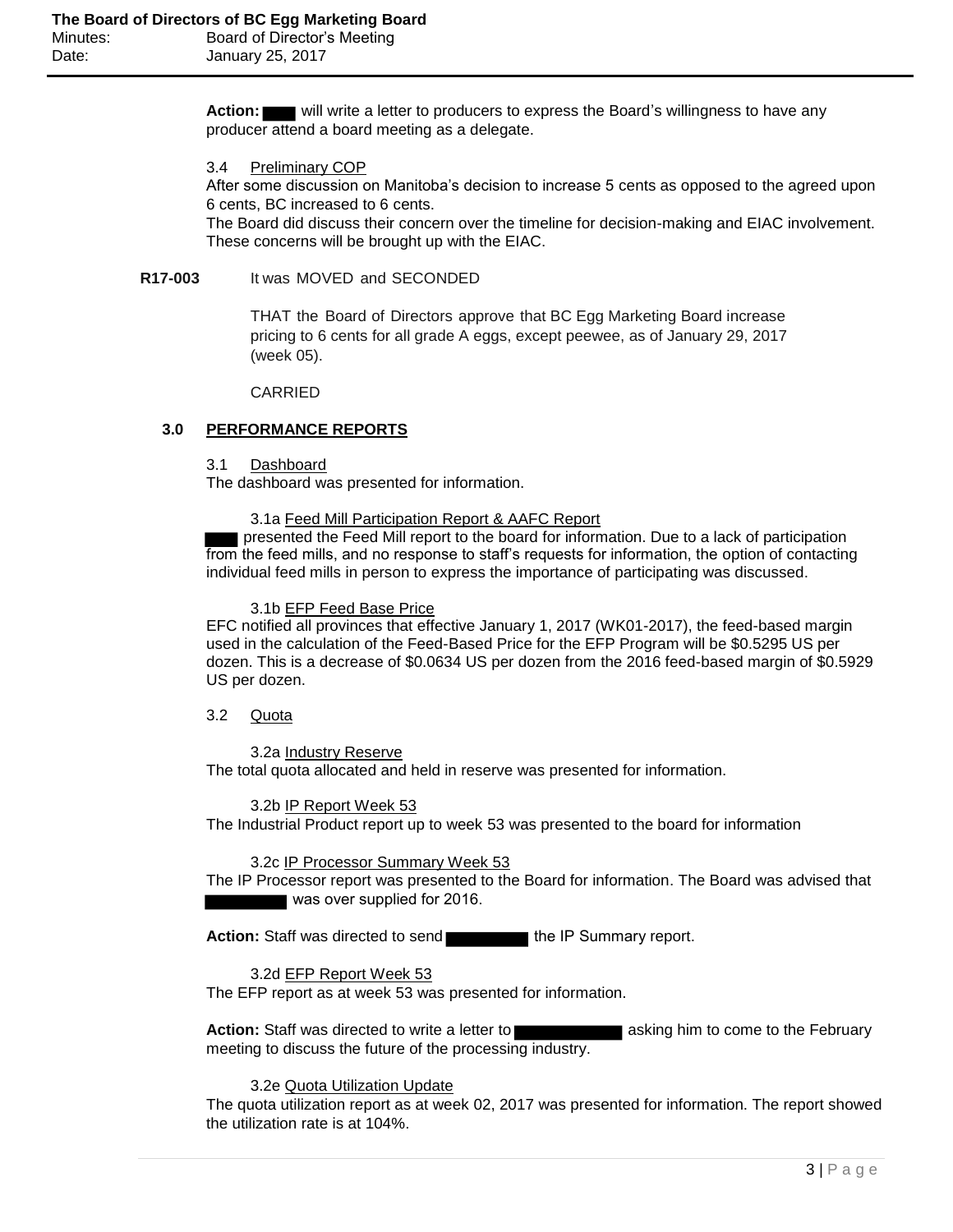3.2f Inventory Report The inventory report was presented for information.

**Action:** Staff was directed to contact to see how we can extract the information that shows expiry dates of Quota Credits on producer statements.

3.2g Quota Transfers The quota transfer report was presented for information.

3.3 Financials

3.3a Period 13 Financial Statements

The period 13 financials were presented for information. **All and incredited the Board that she will be** creating a financial dashboard to keep producers up to date.

**Action:** Staff was directed to write a letter to the BCPC advising that the BCEMB's budget is capped at \$100,000.

3.3b Period 13 Board & Committee Per Diems & Expenses

**R17-004** It was MOVED and SECONDED

THAT the Board of Directors approve the Directors', General Manager's, and Committee members' per diem and expenses for period 13 as presented.

CARRIED

3.4 Preliminary COP This was discussed earlier in the meeting.

# **4.0 STAKEHOLDER ENGAGEMENT**

4.1 Appeal Presentation

This was discussed earlier in the meeting.

# 4.2 Grocery Outreach Update

The grocery outreach program is going strong and is being well received by our contacts. Since the last board meeting the following accomplishments have been made: a summary of the consumer research sent to all grocery contacts, secured an invitation to the Choices Grocery Department quarterly meeting where **have been asked to give a short** presentation, ran another Ask an Egg Farmer program at three Urban Fares in downtown Vancouver, and signed up for the 2017 Bakery Congress and Trade Show taking place in Vancouver in April.

# 4.3 Training Sessions for Producers

The Board was informed that three training sessions have been planned for producers in 2017. The BC Broiler Hatching Egg Commission has planned a euthanasia workshop for February 15, 2017. **is planning a vaccination workshop at the end of February for layer** producers. BCEMB Staff is planning on holding a SE workshop in April for the Feather Industries.

**shared the thoughts that transpired from the PMC meeting with summer way on the PMC meeting with strange on** January  $24<sup>th</sup>$  as there was Board discussion around new barn standards. In this meeting noted that removal of hens is rarely a factor considered when producers are constructing barns.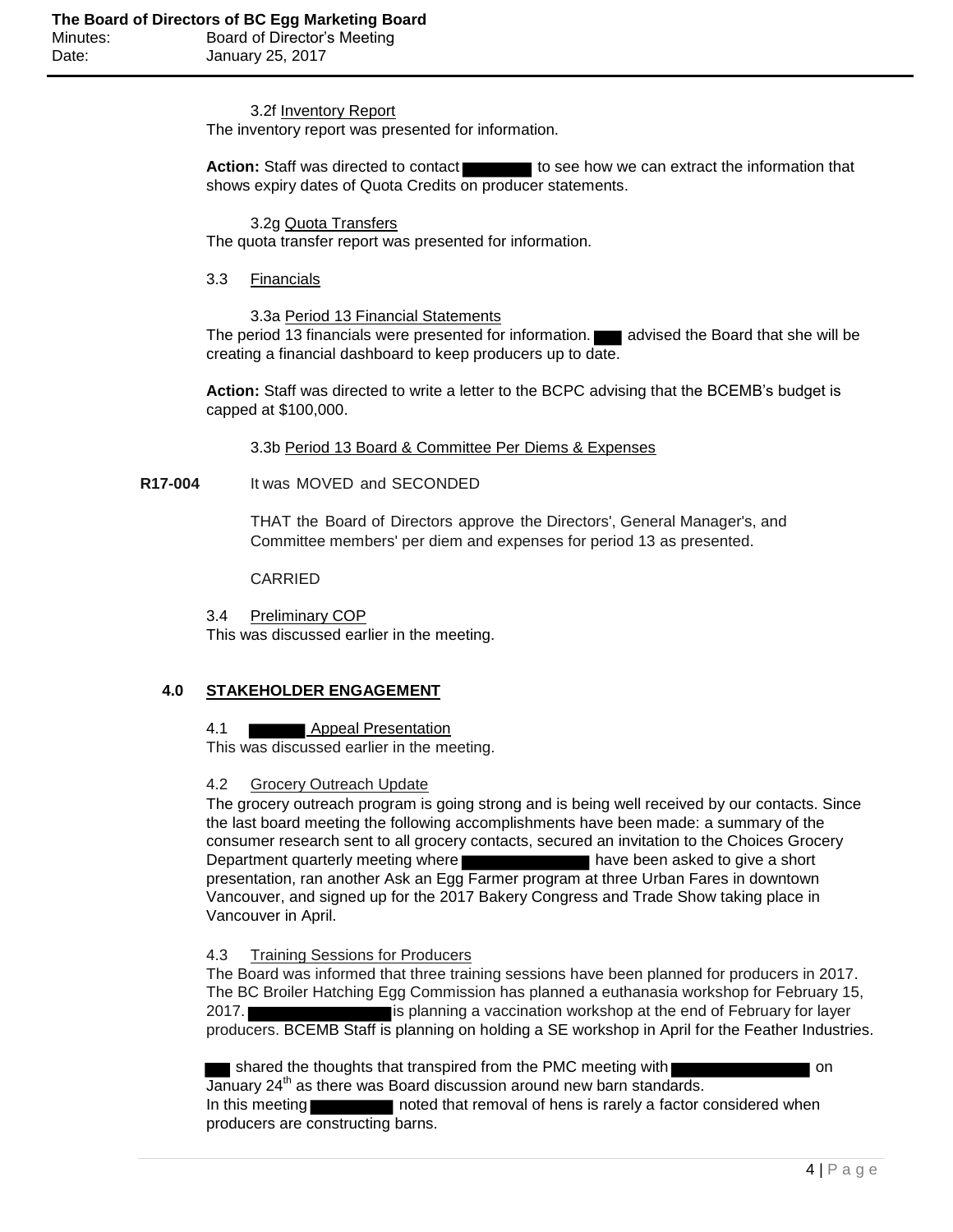## 4.4 Draft Letter to National Feather Boards

has asked that the Boards and Commission consider sending a letter to the National Feather Boards as an option for their discussions with the CFIA. This letter is encouraging our National Boards to push CFIA to develop a LQM model for the basis for compensation. Staff recommends that be contacted to have him run the LQM for our impacted farm and BC Egg can confirm with producer how the LQM fits in with their level of compensation. It is also recommended that BC Egg support as Chair of this committee.

The board agreed to send a letter in concert with all other feather boards.

## 4.5 CEIRA Conference Call

 updated the Board on the CEIRA conference call of December 19, 2016 noting that CEIRA will be reviewing Se insurance for specialty as well as the conventional white product policy which would also include premium review. It was also noted that this was the last meeting of the old CEIRA as it is now a limited company.

stepped out of the meeting at 2:21 pm

#### 4.6

**has appealed the decision of the BCEMB to provide payment for the losses on** the Specialty Flock in **Reading through the appeal,** is actually asking for damages and is using the letter sent from BCEMB as the "decision" under appeal. The question was also raised as to whether we should post appeals on our public and/or producer sites. BC FIRB does post all appeals once they have been completed. Prior to that, they state that there is an appeal in progress. The Board agreed to staff's recommendation that the Board continue on the current course in regards to . It was also agreed that BCEMB will provide links to BCFIRB's completed appeals page to our public site.

rejoined the meeting at 2:26 pm.

4.7 Draft Audit & Finance Committee Minutes of December 5, 2016 presented the draft Audit & Finance committee minutes of December 5, 2016 for

information.

# **5.0 OPERATIONS**

## 5.1 Producer Feedback from the Quota Exchange

The Quota Exchange is a pilot project and with each successive draw we are learning what does and does not work. We are continually looking for ways to improve and streamline the overall process. Following the SAFETI rules, staff recommends that we allow producers to earn Quota Credits on quota that is purchased up to a maximum of 91 days-no exceptions. Also, that BCEMB honour current arrangements but change the maximum time period a producer is eligible to earn Quota Credits during extended downtime.

**Action:** Staff was directed to do a review of the Quota Credit policy for a refresh.

**R17-005** It was MOVED and SECONDED

THAT the Board of Directors approve to allow Producer's to earn Quota Credits Credits on quota that is purchased up to a maximum of 91 days-no exceptions.

ABSTAINED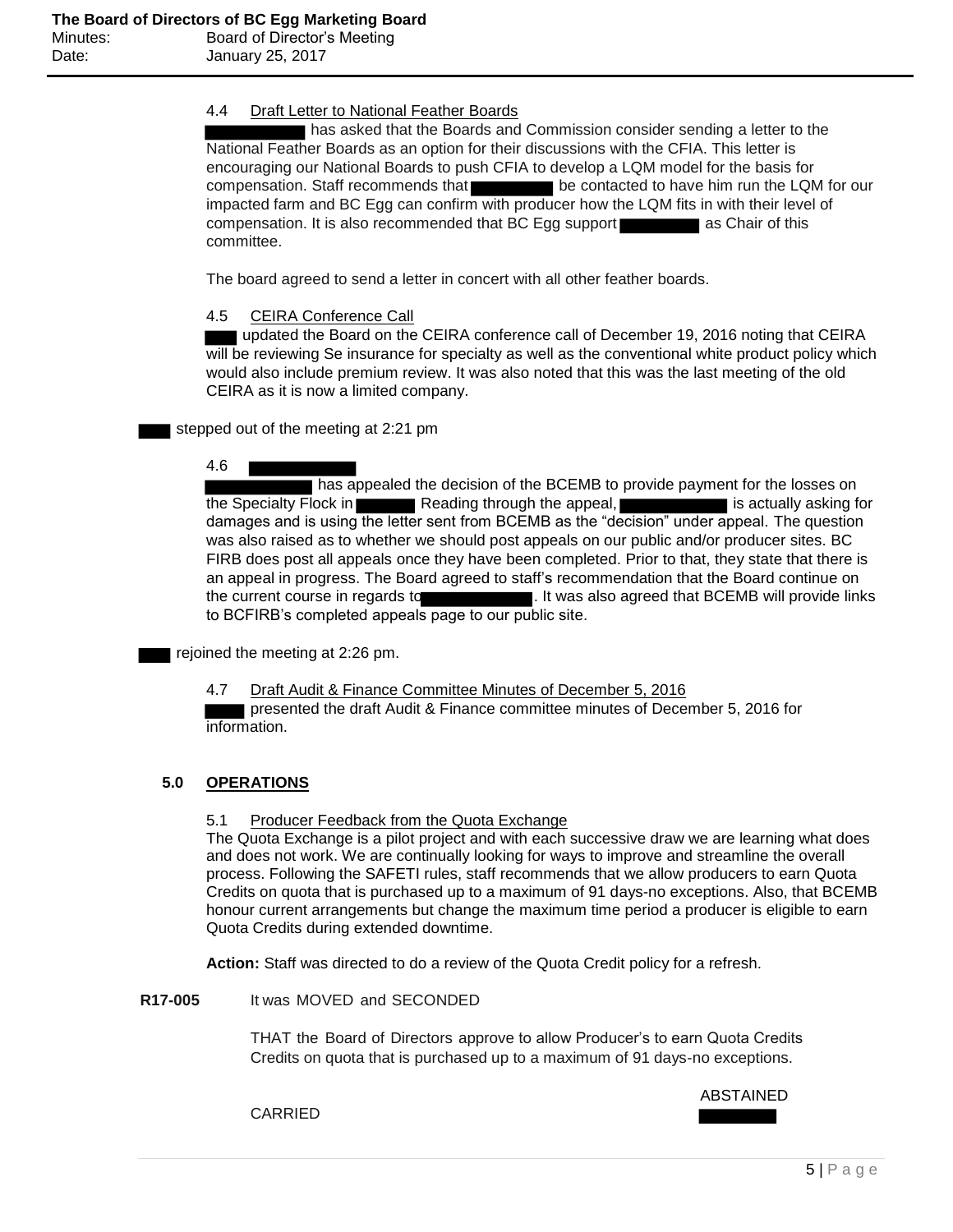## 5.2 Nest Run Eggs Proposal

EFC is requesting feedback prior to February 3, 2017 on a proposal to use product declared for the IP Program to fill table demand. The intent of the program is to reduce imports for the table market and reduce demand on the Pooled Income Fund. The current IP Program allows for grading stations to declare nest run production in to the pool while other grading stations are importing the equivalent graded product as well as not allowing eggs declared as Nest Run into the pool to be used in the table market.

The revised program would allow grading stations to request Grade A eggs or the equivalent nest run size. EFC would like the graders to continue to trade amongst themselves so the same restrictions would not apply in grader to grader trades.

Upon receiving Board feedback, staff will send a letter to EFC in response to the proposal asking

- a. The protocol allows for FFP eggs to be sent to the IP pool during the restricted period but what about those eggs that are technically grade A but are of poorer quality?
- b. Is the 2 week restriction placed on the province unreasonable? It would make more sense to only have the restriction on the grading station and 4 weeks seems excessive.

The Board supports the intent of the program to reduce imports for the table market and reduce demand on the Pooled Income Fund but do have some concerns that they would like to express in a letter to EFC.

**Action:** Staff to write letter to EFC to express concerns in the proposed nest run eggs program.

#### 5.3 Provincial Premise ID Program

The Ministry of Agriculture has updated their Provincial Premise ID Database to allow for increased functionality for Poultry Boards. Currently, the four feather boards are keeping track of our Provincial Premise ID Program through a joint database that is not user friendly and is clumsy to navigate through.

The Ministry of Agriculture has redefined their database for Premise ID to a web-based system that would allow the Board to have access to the commercial poultry operations through a user id. This access would allow the Boards to update their premise information through the Ministry system directly ensuring that everyone had the most up to date information.

To continue to work with the Ministry on this database, staff will continue to keep the Board informed as necessary.

#### 5.4 Young Farmer Program Update

BC Egg must send EFC our choice for a Young Farmers delegate as soon as possible. In addition, we should decide how the delegate will be selected in the future. Staff recommended a name for nomination along with three alternates.

As the EPA is better connected to the younger farmers through the mentorship program, staff proposed that they select the delegate and an alternative to send to the Young Farmers program. BCEMB could provide them with guidance and a reminder in November of each year in order to give them time to select a delegate by the early January deadline given to us by EFC. The Board will have the final say in whether the delegate or the alternative is sent to the program.

#### **R17-006** It was MOVED and SECONDED

THAT the Board of Directors approve as the Young Farmers Program delegate.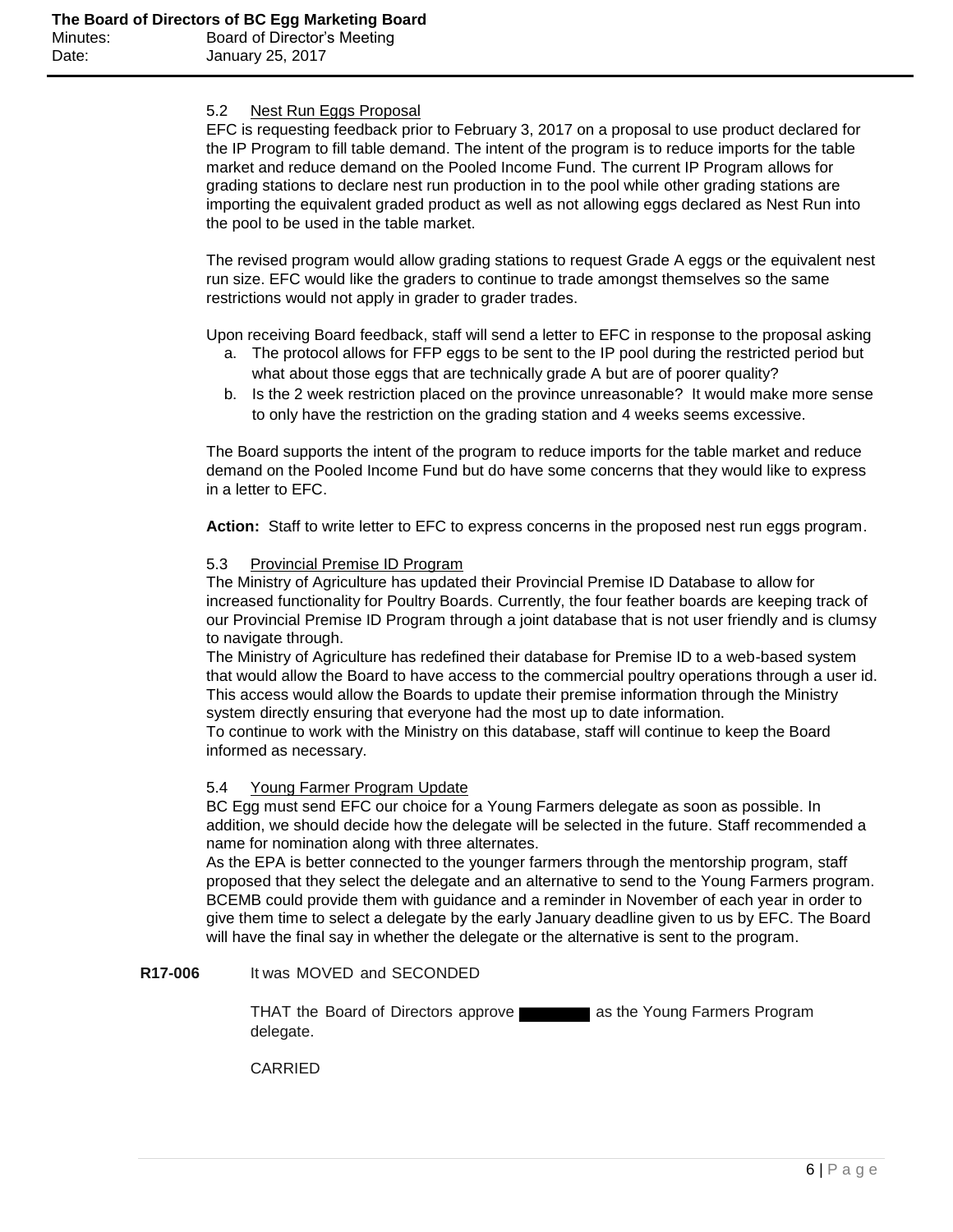## 5.5 BC FIRB Quota Assessment Information

BC FIRB is having a quota assessment tools evaluation workshop on February 3, 2017. The objectives of the workshop are to build a common understanding of the project, agree on areas of focus and assess related questions and information needs.

BC FIRB has requested that each of the Boards prepare two presentations, one on the current state of their industries and a second on how the current quota assessment tools are affecting their industries. It was recommended that BCEMB develop the presentations as required and continue to work through the process with BCFIRB.

The Board discussed their proposal for penalties to be added to the presentation.

Action: to distribute presentation to the board before the meeting, for information.

## 5.6 BC FIRB Election Rules Directive

BC FIRB approved the BCEMB revised election rules but have provided BCEMB with two required points of consultation for 2019.

BC FIRB summarizes that "the Egg Board is to explore whether the regional board electoral model and nomination requirements in the Election Rules and Procedures continue to meet the needs of producers and deliver sound marketing policy outcomes for the industry.

In their closing remarks, BC FIRB has also suggested that BCEMB explore the option of having one or more non-producer members added to the Board. In addition, BC FIRB is requesting that the BCEMB engage processor and graders even though the BCEMB acts for the Producers.

## 5.7 EFC Quality Assurance Oversight Program

EFC has recognized that there are inconsistencies in the way that the SCSC and ACP programs are being delivered. They have developed a QA Oversight program to help improve consistency. EFC plans to launch the program in March or April and are looking for Egg Board feedback by January 20, 2017.

Management will send in the comment that BC Egg supports EFC in the development and pilot phase of this program; ensure that SE testing is also included. It will also be relayed that it is difficult to fully support the program without seeing the tools being used to assess the auditors and provincial processes regarding the audit procedures.

#### 5.8 Forecasting Model

presented the forecasting model to the Board as requested. This is staffs interpretation of the data. The Board thanked **for his input and said this information will be very helpful in** supporting our past and future direction.

**Action:** Staff was directed to create a forecasting report with the intent to distribute this information to provincial boards, FIRB, EFC and other stakeholders.

#### 5.9 Se Survey

 advised the Board that the Se survey has been completed. Responses from this survey were presented to the Board for information.

#### 5.10 Annual Report Design Concept

The theme of the annual report is Integrity in Farming and it features photos of real farms and farmers. It is anticipated that the Annual Report will be 28-32 pages long; however, that may change depending on the length of the consolidated financials. The Board thanked  $\blacksquare$  for providing this information and offered some further guidance.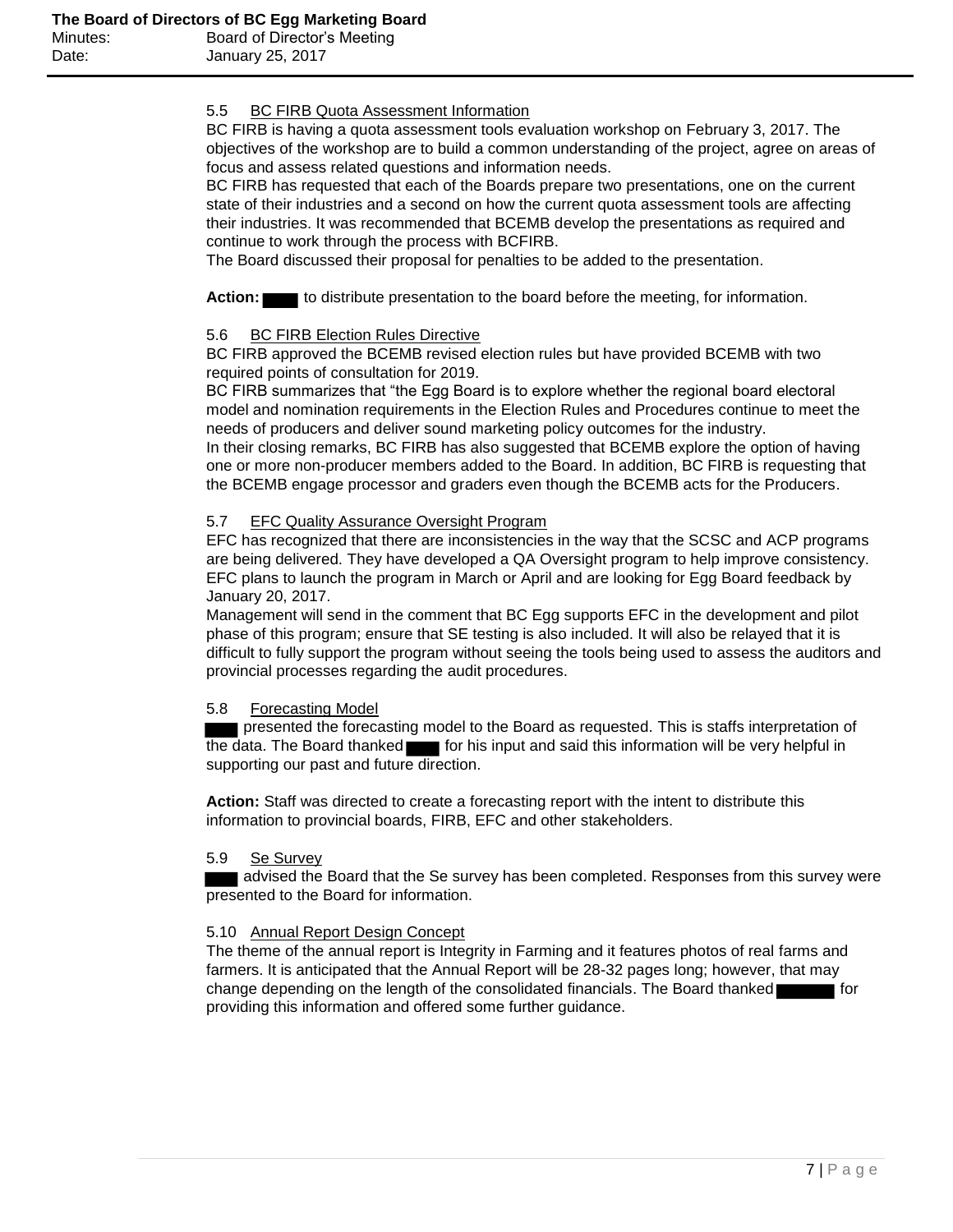## 5.11 Specialty Audit Committee Next Steps

The BC Specialty Audit Committee (SAC) has developed a set of range standards to complement the standards set out in the draft Codes of Practice for Laying Hens. The range standards developed by the SAC have been incorporated into a checklist that includes the standards set out in the draft Codes of Practice for Laying Hens. The next steps for this process are to have a veterinarian review the standards developed by the SAC to ensure they are appropriate and a manual will be created. It was recommended that BC Egg continue to support the development of the program and plan for a 6 month phase-in period for non-structural (record keeping and management practice) changes and 18 months for structural changes. Training sessions will be held for free-run and free range producers prior to their audits so they understand where improvements are needed. For Code standards, producers will be required to follow the transition timelines for audited production types.

The Board will give **Feedback** on the set of range standards developed by the SAC for the February meeting. The Board would like to thank the Egg Producers Association and SAC members that worked very hard to develop this program.

## 5.12 EFC Specialty IP Program

EFC is in the developmental stage of a Specialty IP Program that would result in the processor paying a premium on specialty eggs sold as specialty processed product. This premium would then be refunded to the BCEMB to help reduce our specialty buyback. On January 9, 2017, BCEMB and EFC staff held a conference call to discuss the IP process in BC and how specialty eggs are currently being supplied to

BC Egg stressed that we would like to have the specialty IP program run exactly the same as the current IP program. EFC has provided BCEMB with a draft MOU to start to the conversation. There would need to be substantial changes to this MOU before it will work for BC. The Board agreed with staff's recommendation that BC Egg continue to work with EFC on this program and provide comments discussed to EFC regarding the MOU.

#### 5.13 CEIRA Voting Delegate for BC

The current term of expires on Friday April 7, 2017. As per CEIRA's By-Laws, a Voting Delegate representing BC Subscribers must be elected on or before Friday April 7, which is 30 days prior to the date of the 2017 Annual Meeting of Subscribers (May 8, 2017). CEIRA has provided all of the required documentation and steps for the voting process which allows for electronic voting.

It is recommended that BC Egg complete an electronic election process for CEIRA voting delegate through COMB with the timeline as proposed.

# **R17-007** It was MOVED and SECONDED

THAT the Board of Directors approve that BC Egg Marketing Board complete an electronic election process for CEIRA voting delegate through COMB with the timeline as proposed.

#### CARRIED

5.14 FPA Issues and Alternate Designation It was agreed that the Board should appoint an alternate for the FPA.

**R17-008** It was MOVED and SECONDED

THAT the Board of Directors approve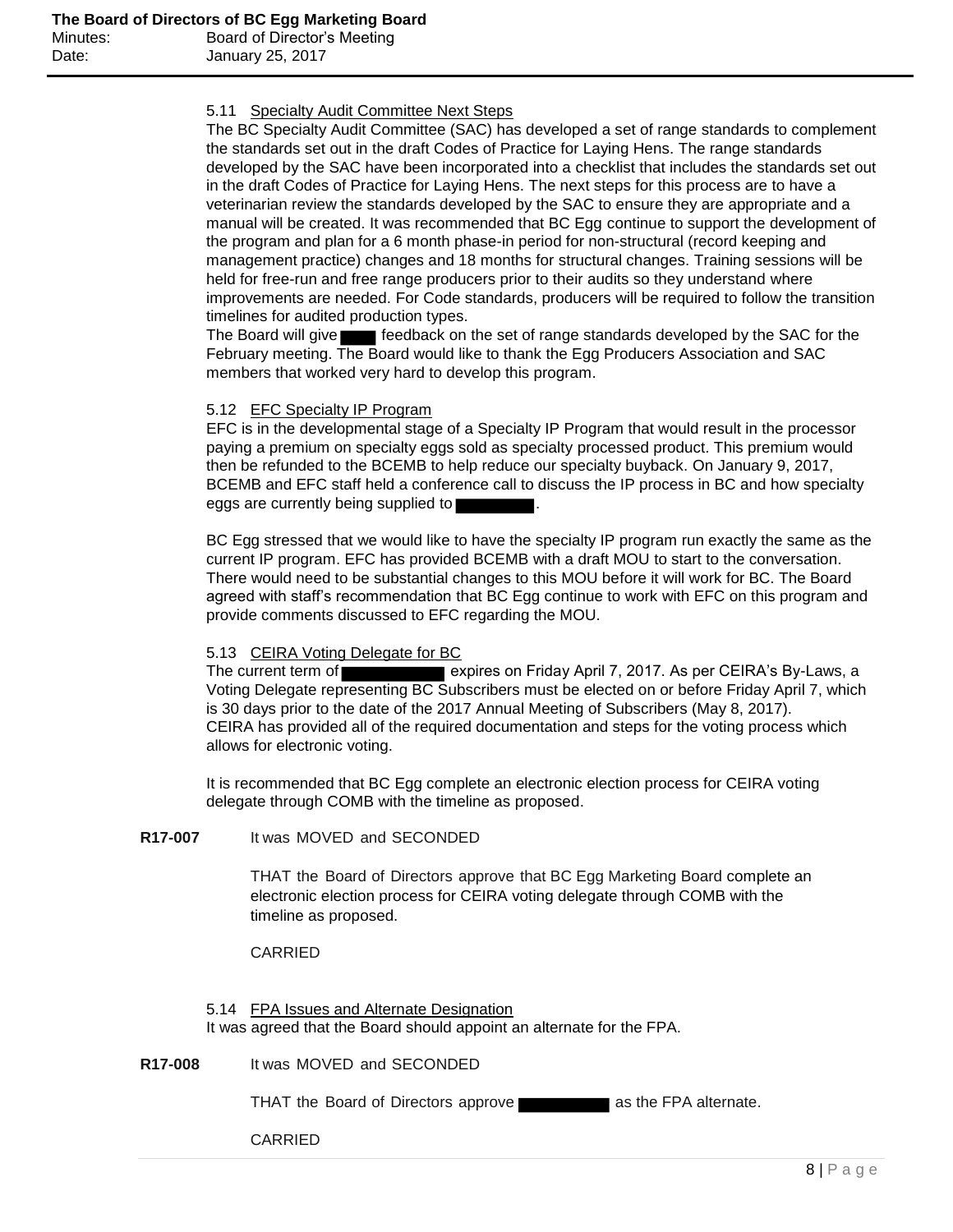## 5.15 SE Levy Policy

A few SE positive producers raised concerns regarding the levy being billed during their downtime for SE. Staff has not been giving producers any form of levy abatement when flocks have been depopulated early as the Consolidated Orders state that levy abatements will not be given when due to an insurable loss. Upon hearing these concerns, staff started asking EFC and CEIRA questions. EFC advised BCEMB that the BCEMB should have been providing producers who were depopulated early due to an SE abatement on the Industrial Products portion of the levy. The LQM covers the administrative portion of the levy.

Staff recommended that BCEMB refund the required levy to producers and bill EFC for the excess IP levy that has been paid during this time period.

The Board was informed that a written policy will be developed so that all producers are treated fairly moving forward. The Board recommended creating an Se checklist so the Audit & Finance committee can see this once a year.

**R17-009** It was MOVED and SECONDED

THAT the Board of Directors approve retaining an auditor to do an internal systems process review for 2017.

#### CARRIED

Action: Staff as directed to bring back the Se levy abatement Budget and EFP impact for February Board meeting.

### 5.16 Quota Increase Request

As per Section 37 (c) of the British Columbia Egg Marketing Scheme, the BCEMB requires prior approval from FIRB to vary quota. The BCEMB is requesting approval for the modified pro-rata distribution of this quota. The BCEMB proposes to hold 10% (9,997) of the allocation for the New Producer Program and distribute the remaining 89,074 pro-rata to all BC producers who are active and in good standing with the BCEMB. This represents an estimated increase of 3%. It was recommended that staff send a letter to BC FIRB requesting approval of the allocation, holding 10% back for the New Producer Program and distributing the remaining pro-rata effective April 10, 2017.

Staff will also notify the producers and the graders of the increase and the request to BC FIRB. Subsequently, notify the grading stations of the increase in the specialty buy-back program budget to \$300,000.

### **R17-010** It was MOVED and SECONDED

THAT the Board of Directors approve the pro rata allocation effective when 100% utilization is reached.

#### CARRIED

**Action:** Staff will write a letter to BC FIRB requesting approval of the allocation, holding back 10% for the New Producer Program.

#### 5.17 New Producer Update

BC Egg recently drew the names of the eleven new entrants that will be awarded 3,000 quota units upon beginning production within our industry. BC Egg has made a commitment to BC FIRB to start two new entrants every year. These new entrants should fulfill our commitment to BC FIRB until 2020.

Staff recommended phasing in these new producers.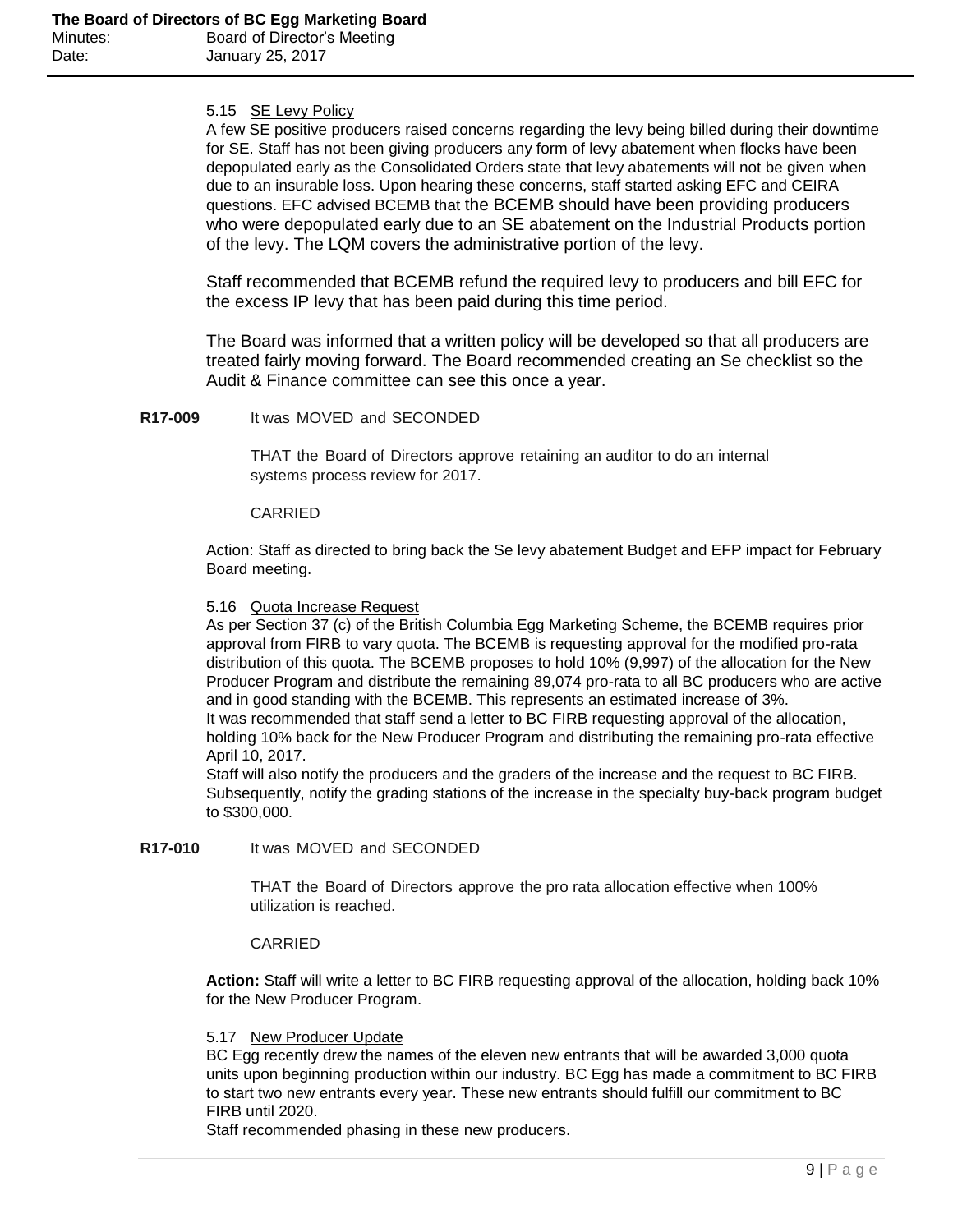# 5.18 Ungraded Eggs

noted that **cartons** were used in a grocery store on the island, to sell ungraded eggs. There was discussion regarding enforcement of the Ministry's Grading Act 'defacing egg cartons'. The Board supported sending a letter to CFIA to address selling ungraded eggs in a mislabeled carton. It was agreed that two Board members would meet with the Ministry to discuss this issue.

# **6.0 GOVERNANCE**

# 6.1 AGM Agenda

presented the draft AGM agenda to the Board for information, noting that Directors can expect to receive a robust package of information about the Poultry Conference and AGM at the February 17th Board meeting.

# 6.2 Marketing Committee Terms of Reference

The BCEMB is striking a new Marketing and Communications Committee and it needs an approved Terms of Reference before committee members can be recruited. Will chair the committee and will provide staff support. Staff recommended that the Board approve the proposed Terms of Reference so committee recruitment can take place.

# **R17-011** It was MOVED and SECONDED

THAT the Board of Directors approve the Terms of Reference for the Marketing Committee as amended.

## **CARRIED**

# 6.3 Board Expense Policy

The Audit & Finance committee has been tasked with updating the Board Expense policy. At the December 5, 2016 committee meeting the policy was updated with items such as clearer parameters regarding travel being defined for easier implementation and reporting. After some discussion it was decided that the Directors will give seedback on the expense policy to be brought back for the February 17 Board meeting.

# 6.4 Vehicle Policy and Procedure

This item was put forward to the February 17 Board meeting.

# 6.5 Fixed Asset Policy

This item was put forward to the February 17 Board meeting.

# 6.6 50<sup>th</sup> Anniversary Celebration Committee

A temporary  $50<sup>th</sup>$  Anniversary Celebration Committee is being created in order to organize a wonderful celebration. will chair the committee and will provide staff support.